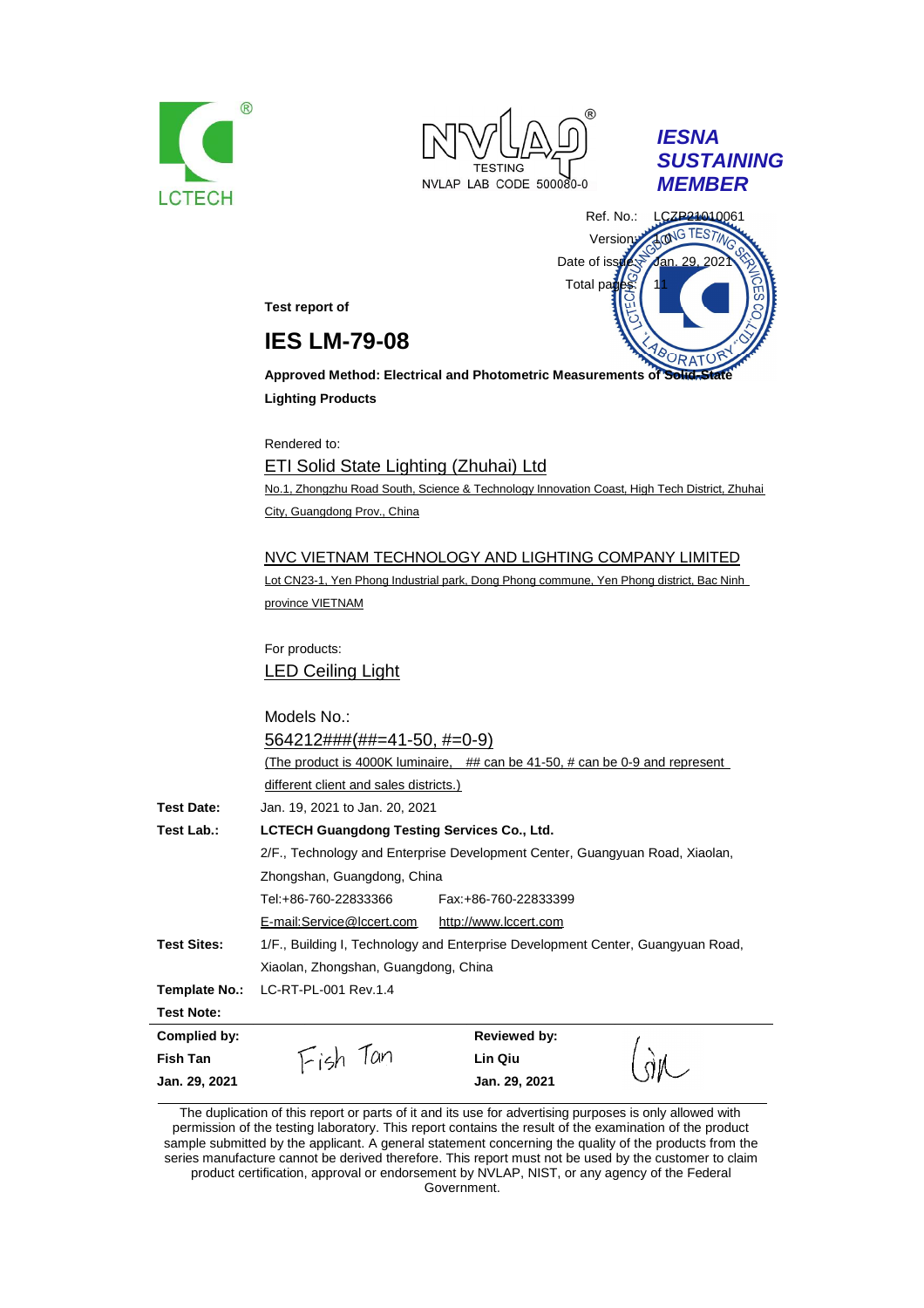



Page 2 of 11

# **Table of Contents**

| 1. |     |  |
|----|-----|--|
|    | 1.1 |  |
|    | 1.2 |  |
|    | 1.3 |  |
| 2. |     |  |
|    | 2.1 |  |
|    | 2.2 |  |
|    | 2.3 |  |
|    | 2.4 |  |
|    | 2.5 |  |
|    | 2.6 |  |
|    | 2.7 |  |
|    | 2.8 |  |
| 3. |     |  |
|    | 3.1 |  |
|    | 3.2 |  |
|    | 3.3 |  |
| 4. |     |  |
|    | 4.1 |  |
|    | 4.2 |  |
|    | 4.3 |  |
|    | 4.4 |  |
|    | 4.5 |  |
|    | 4.6 |  |
|    |     |  |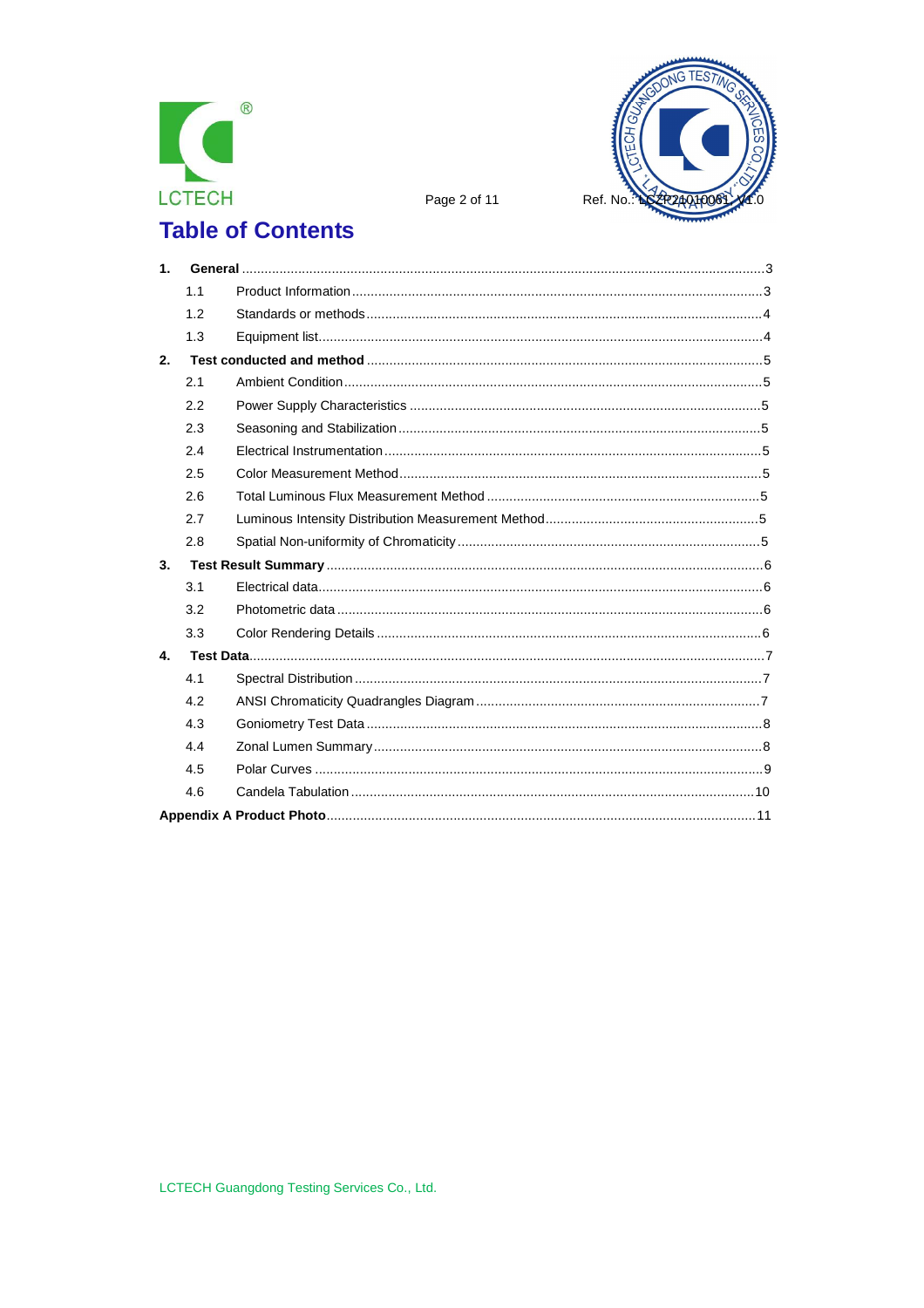



**1. General**

| <b>Product Information</b><br>1.1 |                                                   |
|-----------------------------------|---------------------------------------------------|
| <b>Brand Name</b>                 | Commercial Electric, Hampton Bay                  |
| Product Type                      | <b>LED Ceiling Light</b>                          |
| Model Number                      | 564212###(##=41-50, #=0-9)                        |
| Rated Inputs                      | 120VAC, 60Hz                                      |
| <b>Rated Power</b>                | 7W                                                |
| Rated Light output                | 650lm                                             |
| Declared CCT                      | 4000K                                             |
| Power Supply                      | ETI-AD00700050135SNA                              |
| LED Package, Array or Module      | SPMWH1229AQ5SGT*SM, Samsung Electronics Co., LTD. |
| <b>Receipt Samples</b>            | 1 unit                                            |
| Sample Code of lab.               | 210116106008                                      |
| Date of Receipt Samples           | Jan. 16, 2021                                     |
| <b>Note</b>                       | $\overline{\phantom{a}}$                          |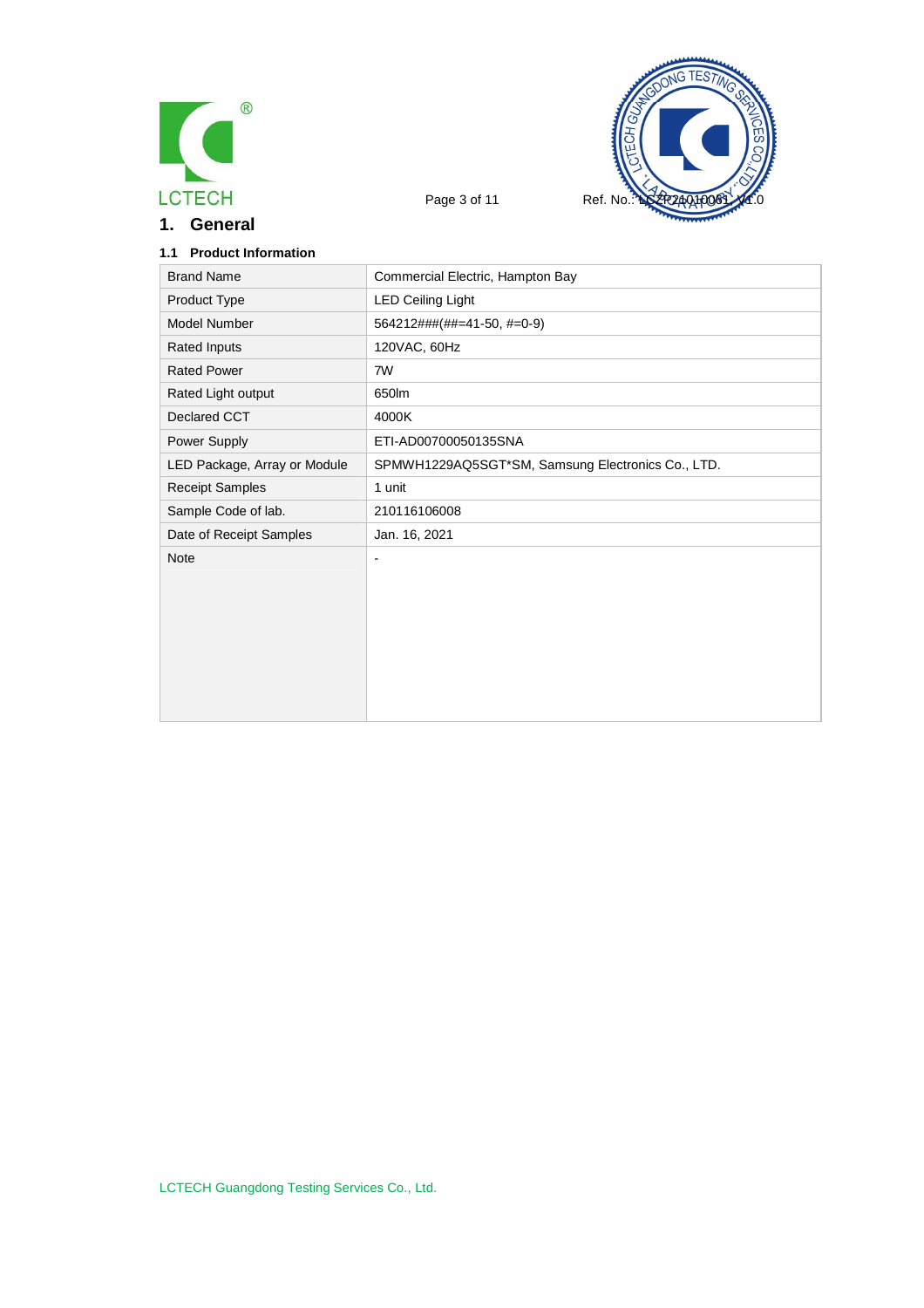



Page 4 of 11 Ref. No.

**1.2 Standards or methods**

The following standards are partly or totally used or referenced for test:

| No.                     | Name                                                                     |
|-------------------------|--------------------------------------------------------------------------|
| ANSI/NEMA/ ANSLG        | Specifications for the Chromaticity of Solid State Lighting Products     |
| C78.377-2011 or 2015 or |                                                                          |
| 2017                    |                                                                          |
| ANSI C82.77-2002        | Harmonic Emission Limits—Related Power Quality Requirements for Lighting |
|                         | Equipment                                                                |
| CIE Pub. No. 13.3-1995  | Method of Measuring and Specifying Color Rendering of Light Sources      |
| CIE Pub. No. 15:2004    | Colorimetry                                                              |
| <b>IES LM-79-08</b>     | Electrical and Photometric Measurements of Solid-State Lighting Products |

#### **1.3 Equipment list**

| <b>Instrument</b>                 | ID          | Model name         | Cal. date  | <b>Next cal. Date</b> |
|-----------------------------------|-------------|--------------------|------------|-----------------------|
| <b>AC Power supply</b>            | LC-I-987    | APW-120N           | 2020-12-23 | 2021-12-22            |
| <b>AC Power supply</b>            | LC-I-989    | <b>APW-120N</b>    | 2020-12-23 | 2021-12-22            |
| Power analyzer                    | LC-I-928    | WT210              | 2020-12-25 | 2021-12-24            |
| Power analyzer                    | LC-I-954    | WT210              | 2020-12-25 | 2021-12-24            |
| Multimeter                        | LC-I-972    | <b>FLUKE</b>       | 2020-07-20 | 2021-07-19            |
| Photometric colorimetric          |             |                    |            |                       |
| electric system*                  | LC-I-956    | <b>HAAS-2000</b>   | Before use | Before use            |
| (2 meter sphere)                  |             |                    |            |                       |
| Standard lamp**                   | LC-PL-I-011 | D <sub>204</sub> C | 2020-07-14 | 2021-07-13            |
| Luminous Flux Standard<br>Lamp*** | LC-PL-I-003 | 24V/100W           | 2020-07-14 | 2021-07-13            |
| Goniophotometer(with              | $LC-I-902$  | GMS-2000           | 2020-04-23 | 2021-04-22            |
| mirror)                           |             |                    |            |                       |
| Wireless temperature              | LC-I-PL-009 | DWLR-DLR           | 2020-12-24 | 2021-12-23            |
| transmitter                       |             |                    |            |                       |
| Wireless temperature              | LC-I-PL-008 | DWLR-DLR           | 2020-12-24 | 2021-12-23            |
| transmitter                       |             |                    |            |                       |

*Note:*

*\* Bandwidth of spectroradiometer is 1 nm.*

*\*\* halogen lamp, 100W, omni-directional type, and its traceability to NIM.*

*\*\*\* halogen lamp, 100W, omni-directional type, and its traceability to NIM.*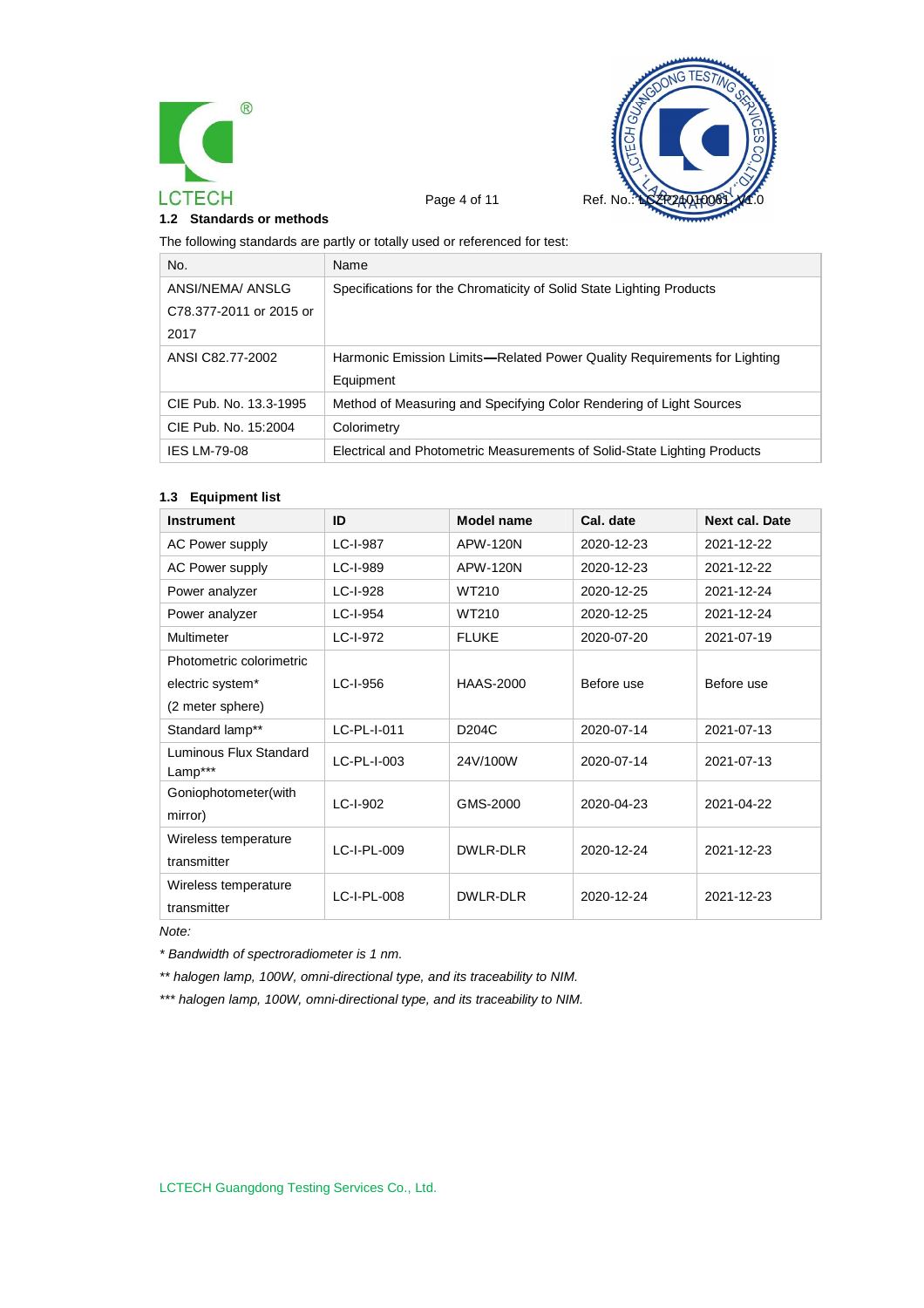



Page 5 of 11 Ref. No.

## **2. Test conducted and method**

The lamp/luminaire was operated at least 2 hours to reach stabilization and temperature equilibrium before test.

#### **2.1 Ambient Condition**

The ambient temperature in which measurements are being taken was maintained at 25 °C  $\pm$  1°C; the air flow around the sample(s) being tested did not affect the performance.

#### **2.2 Power Supply Characteristics**

The AC power supply had a sinusoidal voltage wave shape at the prescribed frequency (60 Hz) such that the RMS summation of the harmonic components does not exceed 3 percent of the fundamental during operation of the test item.

The voltage of AC power supply (RMS voltage) applied to the device under test was regulated to within ±0.2 percent under load.

#### **2.3 Seasoning and Stabilization**

No seasoning was performed in accordance with IESNA LM-79-08. And before the measurement, the sample was stabilized until the light output and power variations were less than 0.5% in 30 minutes intervals (3 readings, 15 minutes apart).

#### **2.4 Electrical Instrumentation**

The calibration uncertainties of the instruments for AC voltage and current were less than 0.2 percent, and the calibration uncertainty of the AC power meter was less than 0.5 percent(95 % confidence interval, k=2).

#### **2.5 Color Measurement Method**

Spectral radiant flux was measured by a sphere (2 meter)-spectroradiometer system, and the color characteristics (Color rendering index, correlated color temperature, chromaticity coordinate) were calculated from these by software automatically.

#### **2.6 Total Luminous Flux Measurement Method**

Total luminous flux was measured by type C goniophotometer system.

Light intensity distribution was measured by a type C goniophotometer (with mirror) which can keep the sample in burn position when the tests conduct, and the total luminous flux was calculated from the intensity data by software automatically.

#### **2.7 Luminous Intensity Distribution Measurement Method**

Luminous intensity distribution was measured by a mirror-type goniophotometer (Type C) which can keep the sample in burn position when the tests conduct, and the kinds of graph were generated by software automatically.

#### **2.8 Spatial Non-uniformity of Chromaticity**

The customer did not require this measurement.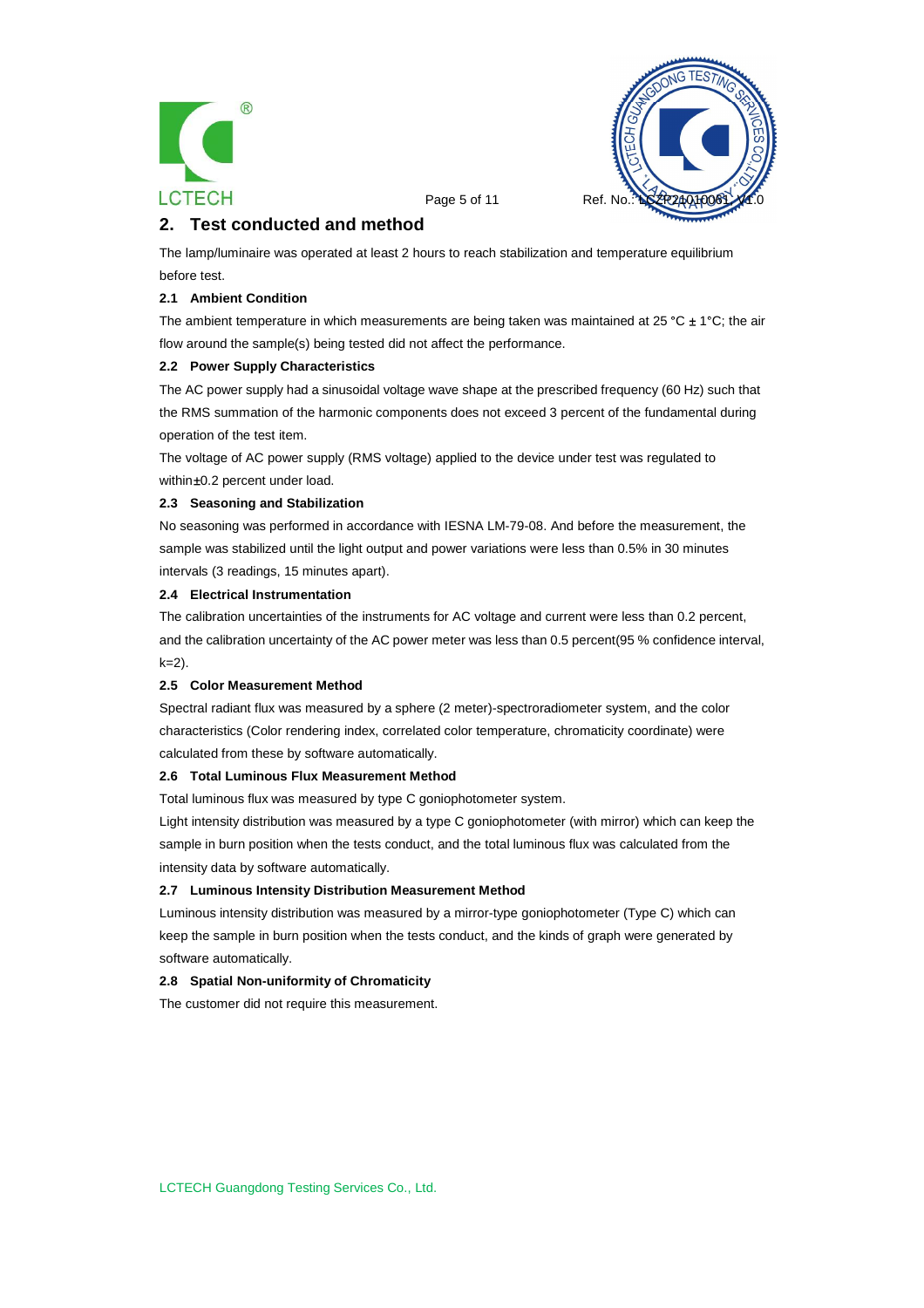



Page 6 of 11 Ref. No.

## **3. Test Result Summary**

### **3.1 Electrical data**

| Criteria Item             | Result(Sphere)           | Result(Goniophotometer) |
|---------------------------|--------------------------|-------------------------|
| Input Voltage & Frequency | 120.01 V~60Hz            | 120.04 V~60Hz           |
| Input Current(A)          | 0.066                    | 0.066                   |
| Total Power(W)            | 6.70                     | 6.68                    |
| Power Factor              | 0.849                    | 0.848                   |
| Off-state Power(W)        | $\overline{\phantom{0}}$ | $\blacksquare$          |

#### **3.2 Photometric data**

| Criteria Item                         | Result(Sphere)              | Result(Goniophotometer)   |
|---------------------------------------|-----------------------------|---------------------------|
| Total Lumens(Im)                      |                             | 784.18                    |
| Luminaire Efficacy(Im/W)              |                             | 117.39                    |
| Correlated Color Temperature (CCT)(K) | 3939                        |                           |
| Color Rendering Index (CRI)           | 86.5                        |                           |
| R <sub>9</sub>                        | 24                          |                           |
| Chromaticity Coordinate (x,y)         | $x = 0.3834$ y = 0.3793     |                           |
| Chromaticity Coordinate (u,v)         | $u = 0.2261$ $v = 0.3354$   |                           |
| Chromaticity Coordinate (u', v')      | $u' = 0.2261$ $v' = 0.5031$ |                           |
| Duv                                   | 0.0003                      |                           |
| Zone Lumens between 0-60 °            |                             | 61.50 %                   |
|                                       |                             | $CO/180 = 129.2^{\circ}$  |
| Beam Angle(50% Imax)                  |                             | $C90/270 = 128.4^{\circ}$ |

#### **3.3 Color Rendering Details**

| R <sub>1</sub> | R <sub>2</sub>  | R <sub>3</sub>  | R <sub>4</sub>  | R <sub>5</sub>  | R <sub>6</sub>  | R7              | R <sub>8</sub> |
|----------------|-----------------|-----------------|-----------------|-----------------|-----------------|-----------------|----------------|
| 86             | 93              | 97              | 85              | 85              | 90              | 87              | 69             |
| R <sub>9</sub> | R <sub>10</sub> | R <sub>11</sub> | R <sub>12</sub> | R <sub>13</sub> | R <sub>14</sub> | R <sub>15</sub> | $\blacksquare$ |
| 24             | 83              | 84              | 66              | 88              | 99              | 80              | ۰              |

*Note: N/A*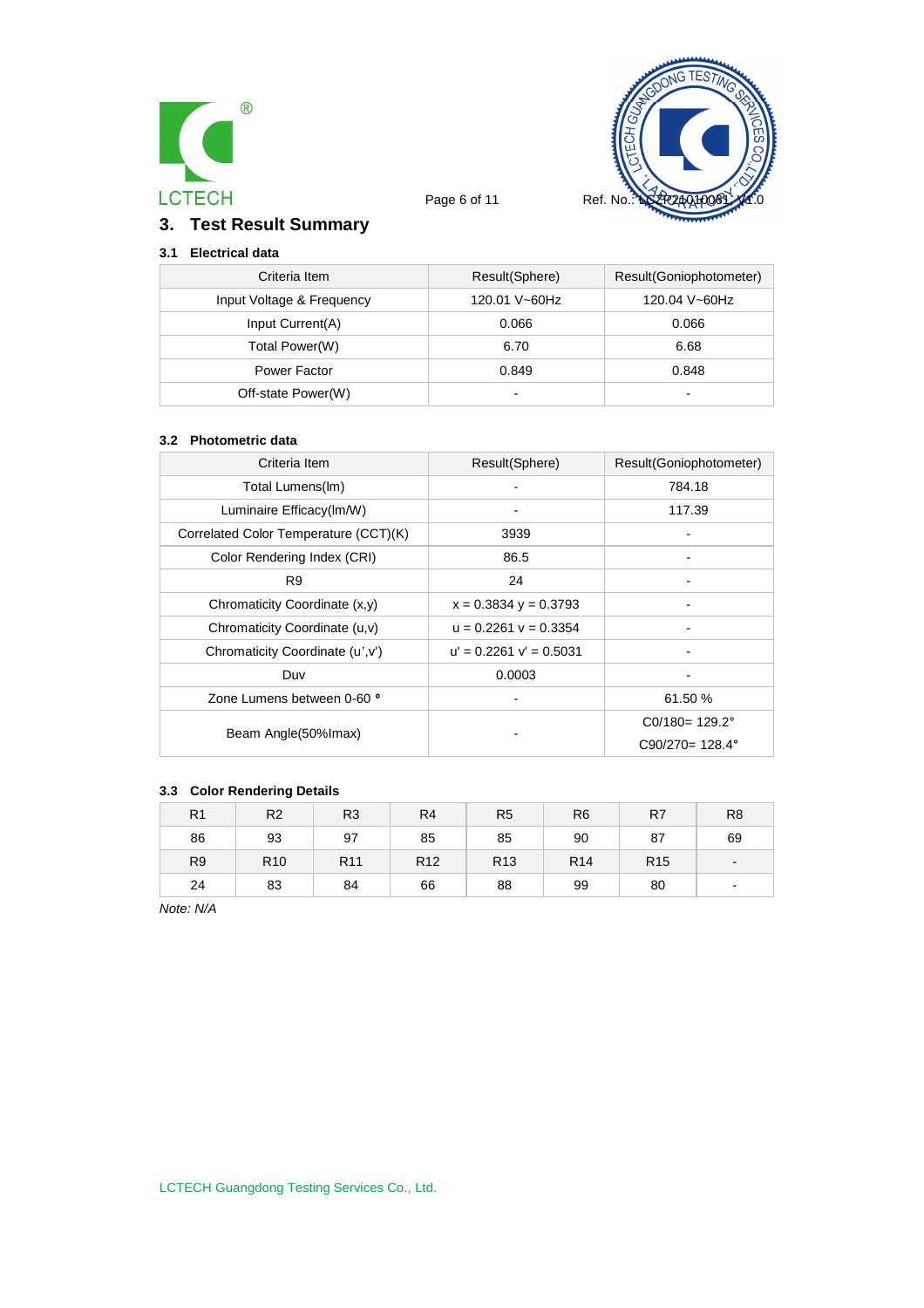





LCTECH Guangdong Testing Services Co., Ltd.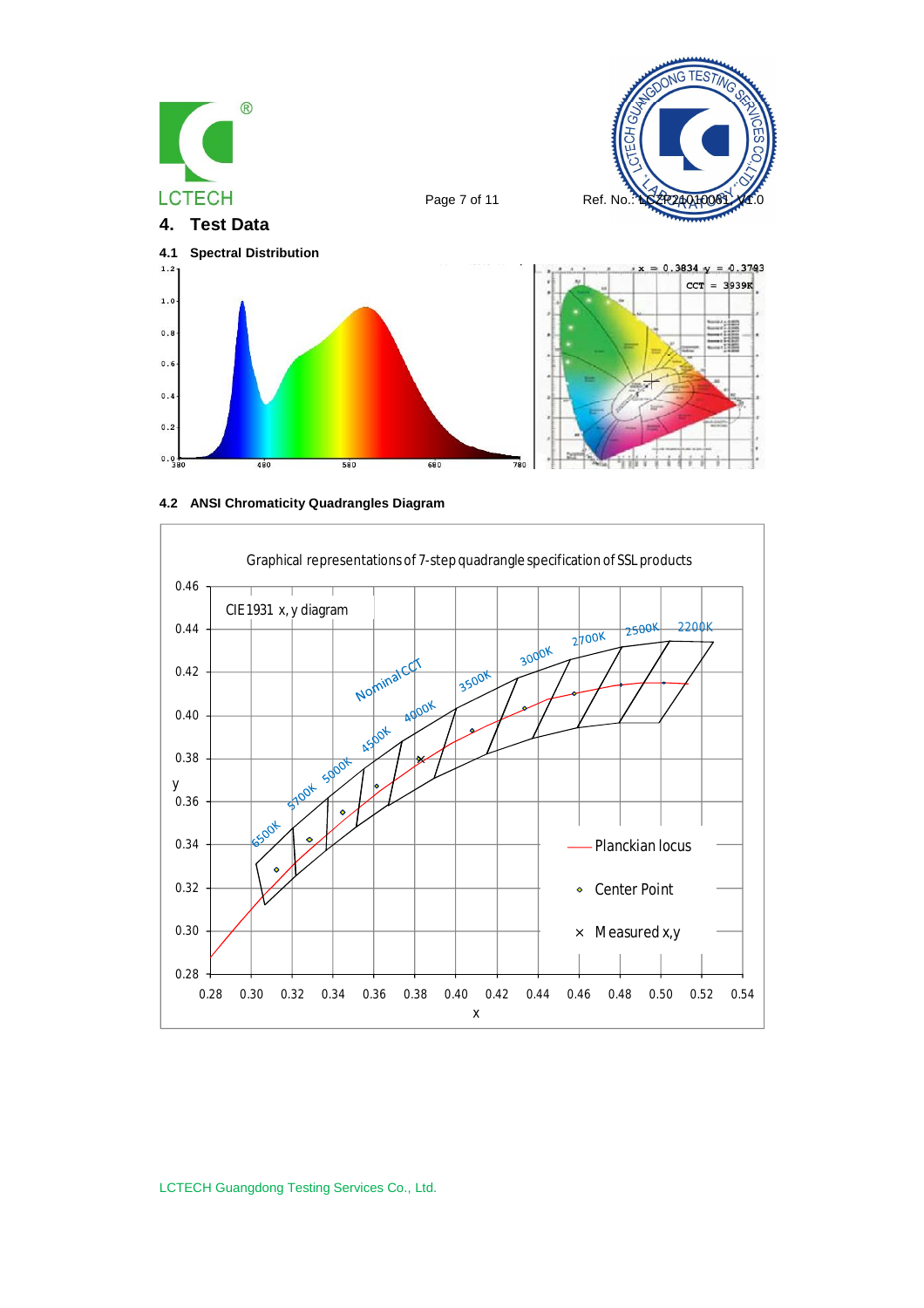



Page 8 of 11 Ref. No.:

**4.3 Goniometry Test Data**

| ÷<br>۰.<br>$\sim$<br>×<br>- | . .<br>۰. | . .<br>-<br>$\sim$ |  |
|-----------------------------|-----------|--------------------|--|
|                             |           |                    |  |
|                             |           |                    |  |

| <b>CELLARY TWO</b> |
|--------------------|
|                    |

| CIE Type                    | Direct            | Basic Luminous Shape | Circular w/ Sides |
|-----------------------------|-------------------|----------------------|-------------------|
| Spacing Criteria (0-180)    | 1.28              | Luminous Length      | 0.06 m (Diameter) |
| Spacing Criteria (90-270)   | 1.28              | Luminous Width       | 0.06 m (Diameter) |
| Spacing Criteria (Diagonal) | 1.44              | Luminous Height      | $0.03 \text{ m}$  |
| <b>Test Distance</b>        | $30.13 \text{ m}$ |                      |                   |

#### **4.4 Zonal Lumen Summary**

| Zone    | Lumens | %Lamp  | %Fixt  |
|---------|--------|--------|--------|
| 0-20    | 73.89  | 9.40   | 9.40   |
| 0-30    | 157.68 | 20.10  | 20.10  |
| 0-40    | 260.70 | 33.20  | 33.20  |
| 0-60    | 482.25 | 61.50  | 61.50  |
| 0-80    | 660.25 | 84.20  | 84.20  |
| 0-90    | 716.30 | 91.30  | 91.30  |
| 10-90   | 697.20 | 88.90  | 88.90  |
| 20-40   | 186.80 | 23.80  | 23.80  |
| 20-50   | 298.41 | 38.10  | 38.10  |
| 40-70   | 320.23 | 40.80  | 40.80  |
| 60-80   | 178.00 | 22.70  | 22.70  |
| 70-80   | 79.33  | 10.10  | 10.10  |
| 80-90   | 56.05  | 7.10   | 7.10   |
| 90-110  | 60.45  | 7.70   | 7.70   |
| 90-120  | 66.95  | 8.50   | 8.50   |
| 90-130  | 67.43  | 8.60   | 8.60   |
| 90-150  | 67.74  | 8.60   | 8.60   |
| 90-180  | 67.88  | 8.70   | 8.70   |
| 110-180 | 7.43   | 0.90   | 0.90   |
| 0-180   | 784.18 | 100.00 | 100.00 |
|         |        |        |        |

Total Luminaire Efficiency = 100.00%

#### **ZONAL LUMEN SUMMARY**

| Zone    | Lumens |  |  |  |
|---------|--------|--|--|--|
| 0-10    | 19.10  |  |  |  |
| 10-20   | 54.79  |  |  |  |
| 20-30   | 83.79  |  |  |  |
| 30-40   | 103.02 |  |  |  |
| 40-50   | 111.61 |  |  |  |
| 50-60   | 109.95 |  |  |  |
| 60-70   | 98.67  |  |  |  |
| 70-80   | 79.33  |  |  |  |
| 80-90   | 56.05  |  |  |  |
| 90-100  | 38.47  |  |  |  |
| 100-110 | 21.98  |  |  |  |
| 110-120 | 6.50   |  |  |  |
| 120-130 | 0.48   |  |  |  |
| 130-140 | 0.24   |  |  |  |
| 140-150 | 0.07   |  |  |  |
| 150-160 | 0.06   |  |  |  |
| 160-170 | 0.06   |  |  |  |
| 170-180 | 0.02   |  |  |  |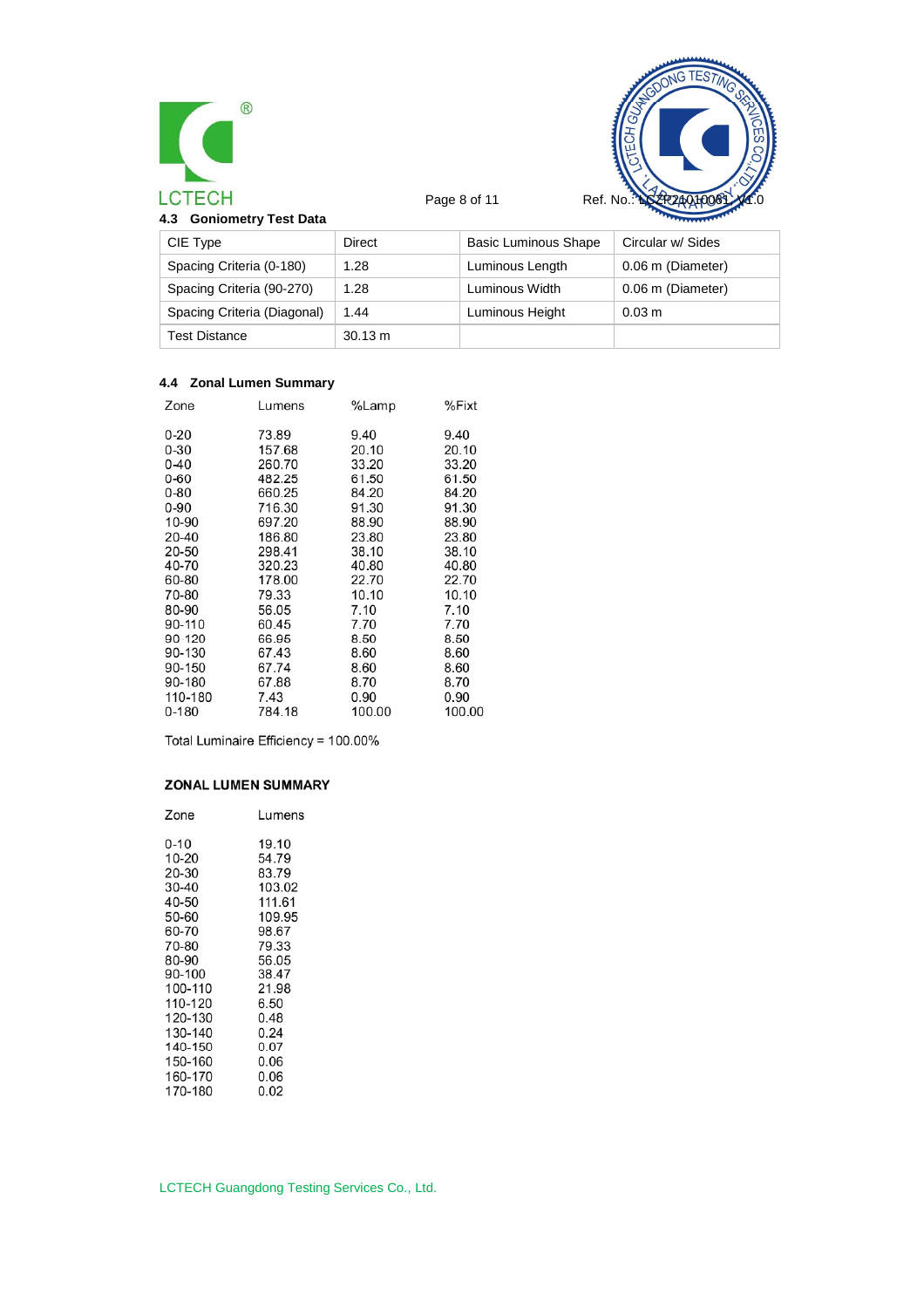



Page 9 of 11 Ref. No.



Maximum Candela = 201.967 Located At Horizontal Angle = 0, Vertical Angle = 0<br># 1 - Vertical Plane Through Horizontal Angles (0 - 180)<br># 2 - Vertical Plane Through Horizontal Angles (90 - 270)

LCTECH Guangdong Testing Services Co., Ltd.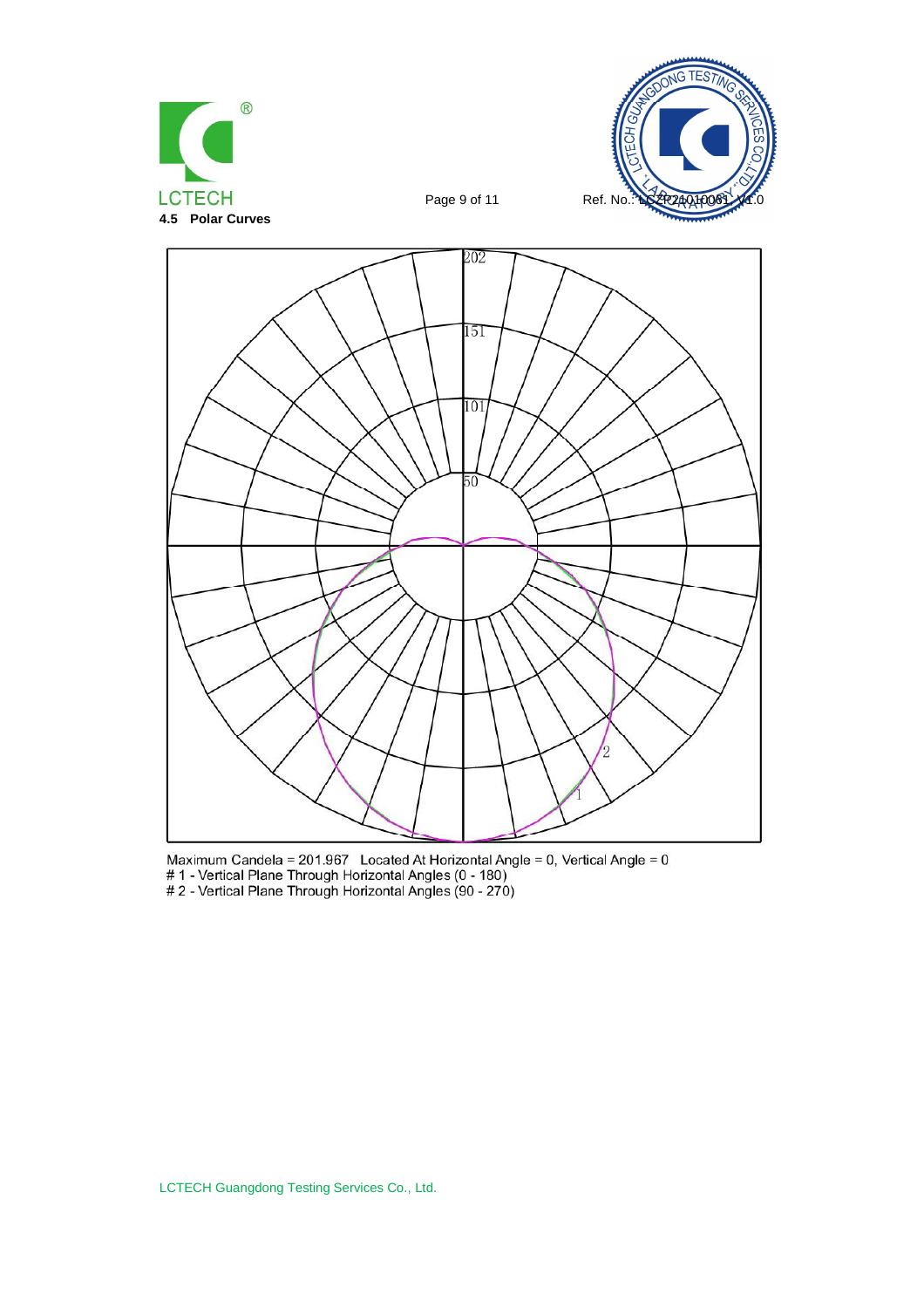



Page 10 of 11 Ref. No.:

| 201.201<br>5<br>200.943<br>200.947<br>200.965<br>201.079<br>200.967<br>201.013<br>198.123<br>198.236<br>197.993<br>198.207<br>10<br>198.189<br>198.268<br>15<br>194.003<br>193.938<br>194.186<br>193.837<br>194.069<br>194.086<br>20<br>188.434<br>188.590<br>188.455<br>188.555<br>188.469<br>188.451<br>25<br>181.474<br>181.530<br>181.679<br>181.488<br>181.652<br>181.721<br>173.309<br>173.530<br>173.423<br>173.795<br>30<br>173.387<br>174.578<br>164.280<br>164.385<br>164.544<br>164.456<br>164.531<br>35<br>164.240<br>155.054<br>154.319<br>154.273<br>154.489<br>154.439<br>154.675<br>154.794<br>40<br>144.879<br>45<br>143.989<br>144.015<br>144.252<br>145.448<br>144.554<br>144.648<br>50<br>133.371<br>133.674<br>133.570<br>133.820<br>134.299<br>133.385<br>133.913<br>122.545<br>122.868<br>122.905<br>122.906<br>123.224<br>55<br>122.327<br>122.739<br>60<br>110.995<br>111.013<br>112.700<br>111.271<br>111.468<br>111.696<br>111.878<br>99.117<br>99.255<br>99.323<br>99.531<br>99.781<br>99.874<br>100.038<br>65<br>70<br>87.155<br>87.220<br>87.382<br>87.663<br>87.882<br>86.921<br>87.599<br>75.250<br>75<br>74.361<br>76.125<br>74.686<br>74.938<br>75.325<br>75.636<br>80<br>61.709<br>62.023<br>62.151<br>62.244<br>62.701<br>62.869<br>63.030<br>50.242<br>50.481<br>50.594<br>51.037<br>51.183<br>51.415<br>85<br>50.105<br>41.099<br>41.313<br>41.557<br>90<br>42.960<br>41.846<br>42.079<br>42.005<br>95<br>35.224<br>35.140<br>35.330<br>35.357<br>35.537<br>35.647<br>35.837<br>100<br>28.306<br>28.362<br>28.482<br>28.385<br>28.434<br>28.445<br>28.499<br>105<br>21.606<br>20.702<br>20.843<br>20.551<br>20.560<br>20.586<br>20.755<br>110<br>12.970<br>12.828<br>12.944<br>12.921<br>12.821<br>12.977<br>13.011<br>115<br>5.825<br>5.822<br>5.983<br>5.950<br>5.900<br>6.092<br>6.213<br>0.728<br>0.728<br>1.501<br>1.292<br>1.306<br>120<br>1.090<br>0.999<br>125<br>0.023<br>0.228<br>0.432<br>0.386<br>0.477<br>0.630<br>0.046<br>130<br>0.137<br>0.045<br>0.205<br>0.500<br>0.500<br>0.590<br>0.675<br>0.137<br>0.091<br>0.114<br>135<br>0.386<br>0.523<br>0.545<br>0.540<br>0.068<br>0.318<br>0.295<br>140<br>0.091<br>0.045<br>0.205<br>0.180<br>0.159<br>0.114<br>0.114<br>0.136<br>0.045<br>0.000<br>145<br>0.000<br>150<br>0.137<br>0.114<br>0.114<br>0.136<br>0.068<br>0.000<br>0.045<br>155<br>0.182<br>0.182<br>0.182<br>0.136<br>0.091<br>0.091<br>0.000<br>160<br>0.273<br>0.227<br>0.159<br>0.204<br>0.227<br>0.159<br>0.090<br>0.228<br>0.205<br>0.227<br>0.272<br>0.250<br>0.272<br>165<br>0.180<br>170<br>0.228<br>0.205<br>0.228<br>0.227<br>0.250<br>0.249<br>0.135<br>0.228<br>0.136<br>0.205<br>0.227<br>0.227<br>0.159<br>0.180<br>175<br>180<br>0.107<br>0.107<br>0.107<br>0.107<br>0.107<br>0.107<br>0.107 | 0 | 0<br>201.967 | 15<br>201.967 | 30<br>201.967 | 45<br>201.967 | 60<br>201.967 | 75<br>201.967 | 90<br>201.967 |
|-------------------------------------------------------------------------------------------------------------------------------------------------------------------------------------------------------------------------------------------------------------------------------------------------------------------------------------------------------------------------------------------------------------------------------------------------------------------------------------------------------------------------------------------------------------------------------------------------------------------------------------------------------------------------------------------------------------------------------------------------------------------------------------------------------------------------------------------------------------------------------------------------------------------------------------------------------------------------------------------------------------------------------------------------------------------------------------------------------------------------------------------------------------------------------------------------------------------------------------------------------------------------------------------------------------------------------------------------------------------------------------------------------------------------------------------------------------------------------------------------------------------------------------------------------------------------------------------------------------------------------------------------------------------------------------------------------------------------------------------------------------------------------------------------------------------------------------------------------------------------------------------------------------------------------------------------------------------------------------------------------------------------------------------------------------------------------------------------------------------------------------------------------------------------------------------------------------------------------------------------------------------------------------------------------------------------------------------------------------------------------------------------------------------------------------------------------------------------------------------------------------------------------------------------------------------------------------------------------------------------------------------------------------------------------------------------------------------------------------------------------------------------------|---|--------------|---------------|---------------|---------------|---------------|---------------|---------------|
|                                                                                                                                                                                                                                                                                                                                                                                                                                                                                                                                                                                                                                                                                                                                                                                                                                                                                                                                                                                                                                                                                                                                                                                                                                                                                                                                                                                                                                                                                                                                                                                                                                                                                                                                                                                                                                                                                                                                                                                                                                                                                                                                                                                                                                                                                                                                                                                                                                                                                                                                                                                                                                                                                                                                                                               |   |              |               |               |               |               |               |               |
|                                                                                                                                                                                                                                                                                                                                                                                                                                                                                                                                                                                                                                                                                                                                                                                                                                                                                                                                                                                                                                                                                                                                                                                                                                                                                                                                                                                                                                                                                                                                                                                                                                                                                                                                                                                                                                                                                                                                                                                                                                                                                                                                                                                                                                                                                                                                                                                                                                                                                                                                                                                                                                                                                                                                                                               |   |              |               |               |               |               |               | 198.320       |
|                                                                                                                                                                                                                                                                                                                                                                                                                                                                                                                                                                                                                                                                                                                                                                                                                                                                                                                                                                                                                                                                                                                                                                                                                                                                                                                                                                                                                                                                                                                                                                                                                                                                                                                                                                                                                                                                                                                                                                                                                                                                                                                                                                                                                                                                                                                                                                                                                                                                                                                                                                                                                                                                                                                                                                               |   |              |               |               |               |               |               | 194.223       |
|                                                                                                                                                                                                                                                                                                                                                                                                                                                                                                                                                                                                                                                                                                                                                                                                                                                                                                                                                                                                                                                                                                                                                                                                                                                                                                                                                                                                                                                                                                                                                                                                                                                                                                                                                                                                                                                                                                                                                                                                                                                                                                                                                                                                                                                                                                                                                                                                                                                                                                                                                                                                                                                                                                                                                                               |   |              |               |               |               |               |               | 188.775       |
|                                                                                                                                                                                                                                                                                                                                                                                                                                                                                                                                                                                                                                                                                                                                                                                                                                                                                                                                                                                                                                                                                                                                                                                                                                                                                                                                                                                                                                                                                                                                                                                                                                                                                                                                                                                                                                                                                                                                                                                                                                                                                                                                                                                                                                                                                                                                                                                                                                                                                                                                                                                                                                                                                                                                                                               |   |              |               |               |               |               |               | 181.932       |
|                                                                                                                                                                                                                                                                                                                                                                                                                                                                                                                                                                                                                                                                                                                                                                                                                                                                                                                                                                                                                                                                                                                                                                                                                                                                                                                                                                                                                                                                                                                                                                                                                                                                                                                                                                                                                                                                                                                                                                                                                                                                                                                                                                                                                                                                                                                                                                                                                                                                                                                                                                                                                                                                                                                                                                               |   |              |               |               |               |               |               | 173.783       |
|                                                                                                                                                                                                                                                                                                                                                                                                                                                                                                                                                                                                                                                                                                                                                                                                                                                                                                                                                                                                                                                                                                                                                                                                                                                                                                                                                                                                                                                                                                                                                                                                                                                                                                                                                                                                                                                                                                                                                                                                                                                                                                                                                                                                                                                                                                                                                                                                                                                                                                                                                                                                                                                                                                                                                                               |   |              |               |               |               |               |               | 164.599       |
|                                                                                                                                                                                                                                                                                                                                                                                                                                                                                                                                                                                                                                                                                                                                                                                                                                                                                                                                                                                                                                                                                                                                                                                                                                                                                                                                                                                                                                                                                                                                                                                                                                                                                                                                                                                                                                                                                                                                                                                                                                                                                                                                                                                                                                                                                                                                                                                                                                                                                                                                                                                                                                                                                                                                                                               |   |              |               |               |               |               |               |               |
|                                                                                                                                                                                                                                                                                                                                                                                                                                                                                                                                                                                                                                                                                                                                                                                                                                                                                                                                                                                                                                                                                                                                                                                                                                                                                                                                                                                                                                                                                                                                                                                                                                                                                                                                                                                                                                                                                                                                                                                                                                                                                                                                                                                                                                                                                                                                                                                                                                                                                                                                                                                                                                                                                                                                                                               |   |              |               |               |               |               |               |               |
|                                                                                                                                                                                                                                                                                                                                                                                                                                                                                                                                                                                                                                                                                                                                                                                                                                                                                                                                                                                                                                                                                                                                                                                                                                                                                                                                                                                                                                                                                                                                                                                                                                                                                                                                                                                                                                                                                                                                                                                                                                                                                                                                                                                                                                                                                                                                                                                                                                                                                                                                                                                                                                                                                                                                                                               |   |              |               |               |               |               |               |               |
|                                                                                                                                                                                                                                                                                                                                                                                                                                                                                                                                                                                                                                                                                                                                                                                                                                                                                                                                                                                                                                                                                                                                                                                                                                                                                                                                                                                                                                                                                                                                                                                                                                                                                                                                                                                                                                                                                                                                                                                                                                                                                                                                                                                                                                                                                                                                                                                                                                                                                                                                                                                                                                                                                                                                                                               |   |              |               |               |               |               |               |               |
|                                                                                                                                                                                                                                                                                                                                                                                                                                                                                                                                                                                                                                                                                                                                                                                                                                                                                                                                                                                                                                                                                                                                                                                                                                                                                                                                                                                                                                                                                                                                                                                                                                                                                                                                                                                                                                                                                                                                                                                                                                                                                                                                                                                                                                                                                                                                                                                                                                                                                                                                                                                                                                                                                                                                                                               |   |              |               |               |               |               |               |               |
|                                                                                                                                                                                                                                                                                                                                                                                                                                                                                                                                                                                                                                                                                                                                                                                                                                                                                                                                                                                                                                                                                                                                                                                                                                                                                                                                                                                                                                                                                                                                                                                                                                                                                                                                                                                                                                                                                                                                                                                                                                                                                                                                                                                                                                                                                                                                                                                                                                                                                                                                                                                                                                                                                                                                                                               |   |              |               |               |               |               |               |               |
|                                                                                                                                                                                                                                                                                                                                                                                                                                                                                                                                                                                                                                                                                                                                                                                                                                                                                                                                                                                                                                                                                                                                                                                                                                                                                                                                                                                                                                                                                                                                                                                                                                                                                                                                                                                                                                                                                                                                                                                                                                                                                                                                                                                                                                                                                                                                                                                                                                                                                                                                                                                                                                                                                                                                                                               |   |              |               |               |               |               |               |               |
|                                                                                                                                                                                                                                                                                                                                                                                                                                                                                                                                                                                                                                                                                                                                                                                                                                                                                                                                                                                                                                                                                                                                                                                                                                                                                                                                                                                                                                                                                                                                                                                                                                                                                                                                                                                                                                                                                                                                                                                                                                                                                                                                                                                                                                                                                                                                                                                                                                                                                                                                                                                                                                                                                                                                                                               |   |              |               |               |               |               |               |               |
|                                                                                                                                                                                                                                                                                                                                                                                                                                                                                                                                                                                                                                                                                                                                                                                                                                                                                                                                                                                                                                                                                                                                                                                                                                                                                                                                                                                                                                                                                                                                                                                                                                                                                                                                                                                                                                                                                                                                                                                                                                                                                                                                                                                                                                                                                                                                                                                                                                                                                                                                                                                                                                                                                                                                                                               |   |              |               |               |               |               |               |               |
|                                                                                                                                                                                                                                                                                                                                                                                                                                                                                                                                                                                                                                                                                                                                                                                                                                                                                                                                                                                                                                                                                                                                                                                                                                                                                                                                                                                                                                                                                                                                                                                                                                                                                                                                                                                                                                                                                                                                                                                                                                                                                                                                                                                                                                                                                                                                                                                                                                                                                                                                                                                                                                                                                                                                                                               |   |              |               |               |               |               |               |               |
|                                                                                                                                                                                                                                                                                                                                                                                                                                                                                                                                                                                                                                                                                                                                                                                                                                                                                                                                                                                                                                                                                                                                                                                                                                                                                                                                                                                                                                                                                                                                                                                                                                                                                                                                                                                                                                                                                                                                                                                                                                                                                                                                                                                                                                                                                                                                                                                                                                                                                                                                                                                                                                                                                                                                                                               |   |              |               |               |               |               |               |               |
|                                                                                                                                                                                                                                                                                                                                                                                                                                                                                                                                                                                                                                                                                                                                                                                                                                                                                                                                                                                                                                                                                                                                                                                                                                                                                                                                                                                                                                                                                                                                                                                                                                                                                                                                                                                                                                                                                                                                                                                                                                                                                                                                                                                                                                                                                                                                                                                                                                                                                                                                                                                                                                                                                                                                                                               |   |              |               |               |               |               |               |               |
|                                                                                                                                                                                                                                                                                                                                                                                                                                                                                                                                                                                                                                                                                                                                                                                                                                                                                                                                                                                                                                                                                                                                                                                                                                                                                                                                                                                                                                                                                                                                                                                                                                                                                                                                                                                                                                                                                                                                                                                                                                                                                                                                                                                                                                                                                                                                                                                                                                                                                                                                                                                                                                                                                                                                                                               |   |              |               |               |               |               |               |               |
|                                                                                                                                                                                                                                                                                                                                                                                                                                                                                                                                                                                                                                                                                                                                                                                                                                                                                                                                                                                                                                                                                                                                                                                                                                                                                                                                                                                                                                                                                                                                                                                                                                                                                                                                                                                                                                                                                                                                                                                                                                                                                                                                                                                                                                                                                                                                                                                                                                                                                                                                                                                                                                                                                                                                                                               |   |              |               |               |               |               |               |               |
|                                                                                                                                                                                                                                                                                                                                                                                                                                                                                                                                                                                                                                                                                                                                                                                                                                                                                                                                                                                                                                                                                                                                                                                                                                                                                                                                                                                                                                                                                                                                                                                                                                                                                                                                                                                                                                                                                                                                                                                                                                                                                                                                                                                                                                                                                                                                                                                                                                                                                                                                                                                                                                                                                                                                                                               |   |              |               |               |               |               |               |               |
|                                                                                                                                                                                                                                                                                                                                                                                                                                                                                                                                                                                                                                                                                                                                                                                                                                                                                                                                                                                                                                                                                                                                                                                                                                                                                                                                                                                                                                                                                                                                                                                                                                                                                                                                                                                                                                                                                                                                                                                                                                                                                                                                                                                                                                                                                                                                                                                                                                                                                                                                                                                                                                                                                                                                                                               |   |              |               |               |               |               |               |               |
|                                                                                                                                                                                                                                                                                                                                                                                                                                                                                                                                                                                                                                                                                                                                                                                                                                                                                                                                                                                                                                                                                                                                                                                                                                                                                                                                                                                                                                                                                                                                                                                                                                                                                                                                                                                                                                                                                                                                                                                                                                                                                                                                                                                                                                                                                                                                                                                                                                                                                                                                                                                                                                                                                                                                                                               |   |              |               |               |               |               |               |               |
|                                                                                                                                                                                                                                                                                                                                                                                                                                                                                                                                                                                                                                                                                                                                                                                                                                                                                                                                                                                                                                                                                                                                                                                                                                                                                                                                                                                                                                                                                                                                                                                                                                                                                                                                                                                                                                                                                                                                                                                                                                                                                                                                                                                                                                                                                                                                                                                                                                                                                                                                                                                                                                                                                                                                                                               |   |              |               |               |               |               |               |               |
|                                                                                                                                                                                                                                                                                                                                                                                                                                                                                                                                                                                                                                                                                                                                                                                                                                                                                                                                                                                                                                                                                                                                                                                                                                                                                                                                                                                                                                                                                                                                                                                                                                                                                                                                                                                                                                                                                                                                                                                                                                                                                                                                                                                                                                                                                                                                                                                                                                                                                                                                                                                                                                                                                                                                                                               |   |              |               |               |               |               |               |               |
|                                                                                                                                                                                                                                                                                                                                                                                                                                                                                                                                                                                                                                                                                                                                                                                                                                                                                                                                                                                                                                                                                                                                                                                                                                                                                                                                                                                                                                                                                                                                                                                                                                                                                                                                                                                                                                                                                                                                                                                                                                                                                                                                                                                                                                                                                                                                                                                                                                                                                                                                                                                                                                                                                                                                                                               |   |              |               |               |               |               |               |               |
|                                                                                                                                                                                                                                                                                                                                                                                                                                                                                                                                                                                                                                                                                                                                                                                                                                                                                                                                                                                                                                                                                                                                                                                                                                                                                                                                                                                                                                                                                                                                                                                                                                                                                                                                                                                                                                                                                                                                                                                                                                                                                                                                                                                                                                                                                                                                                                                                                                                                                                                                                                                                                                                                                                                                                                               |   |              |               |               |               |               |               |               |
|                                                                                                                                                                                                                                                                                                                                                                                                                                                                                                                                                                                                                                                                                                                                                                                                                                                                                                                                                                                                                                                                                                                                                                                                                                                                                                                                                                                                                                                                                                                                                                                                                                                                                                                                                                                                                                                                                                                                                                                                                                                                                                                                                                                                                                                                                                                                                                                                                                                                                                                                                                                                                                                                                                                                                                               |   |              |               |               |               |               |               |               |
|                                                                                                                                                                                                                                                                                                                                                                                                                                                                                                                                                                                                                                                                                                                                                                                                                                                                                                                                                                                                                                                                                                                                                                                                                                                                                                                                                                                                                                                                                                                                                                                                                                                                                                                                                                                                                                                                                                                                                                                                                                                                                                                                                                                                                                                                                                                                                                                                                                                                                                                                                                                                                                                                                                                                                                               |   |              |               |               |               |               |               |               |
|                                                                                                                                                                                                                                                                                                                                                                                                                                                                                                                                                                                                                                                                                                                                                                                                                                                                                                                                                                                                                                                                                                                                                                                                                                                                                                                                                                                                                                                                                                                                                                                                                                                                                                                                                                                                                                                                                                                                                                                                                                                                                                                                                                                                                                                                                                                                                                                                                                                                                                                                                                                                                                                                                                                                                                               |   |              |               |               |               |               |               |               |
|                                                                                                                                                                                                                                                                                                                                                                                                                                                                                                                                                                                                                                                                                                                                                                                                                                                                                                                                                                                                                                                                                                                                                                                                                                                                                                                                                                                                                                                                                                                                                                                                                                                                                                                                                                                                                                                                                                                                                                                                                                                                                                                                                                                                                                                                                                                                                                                                                                                                                                                                                                                                                                                                                                                                                                               |   |              |               |               |               |               |               |               |
|                                                                                                                                                                                                                                                                                                                                                                                                                                                                                                                                                                                                                                                                                                                                                                                                                                                                                                                                                                                                                                                                                                                                                                                                                                                                                                                                                                                                                                                                                                                                                                                                                                                                                                                                                                                                                                                                                                                                                                                                                                                                                                                                                                                                                                                                                                                                                                                                                                                                                                                                                                                                                                                                                                                                                                               |   |              |               |               |               |               |               |               |
|                                                                                                                                                                                                                                                                                                                                                                                                                                                                                                                                                                                                                                                                                                                                                                                                                                                                                                                                                                                                                                                                                                                                                                                                                                                                                                                                                                                                                                                                                                                                                                                                                                                                                                                                                                                                                                                                                                                                                                                                                                                                                                                                                                                                                                                                                                                                                                                                                                                                                                                                                                                                                                                                                                                                                                               |   |              |               |               |               |               |               |               |
|                                                                                                                                                                                                                                                                                                                                                                                                                                                                                                                                                                                                                                                                                                                                                                                                                                                                                                                                                                                                                                                                                                                                                                                                                                                                                                                                                                                                                                                                                                                                                                                                                                                                                                                                                                                                                                                                                                                                                                                                                                                                                                                                                                                                                                                                                                                                                                                                                                                                                                                                                                                                                                                                                                                                                                               |   |              |               |               |               |               |               |               |